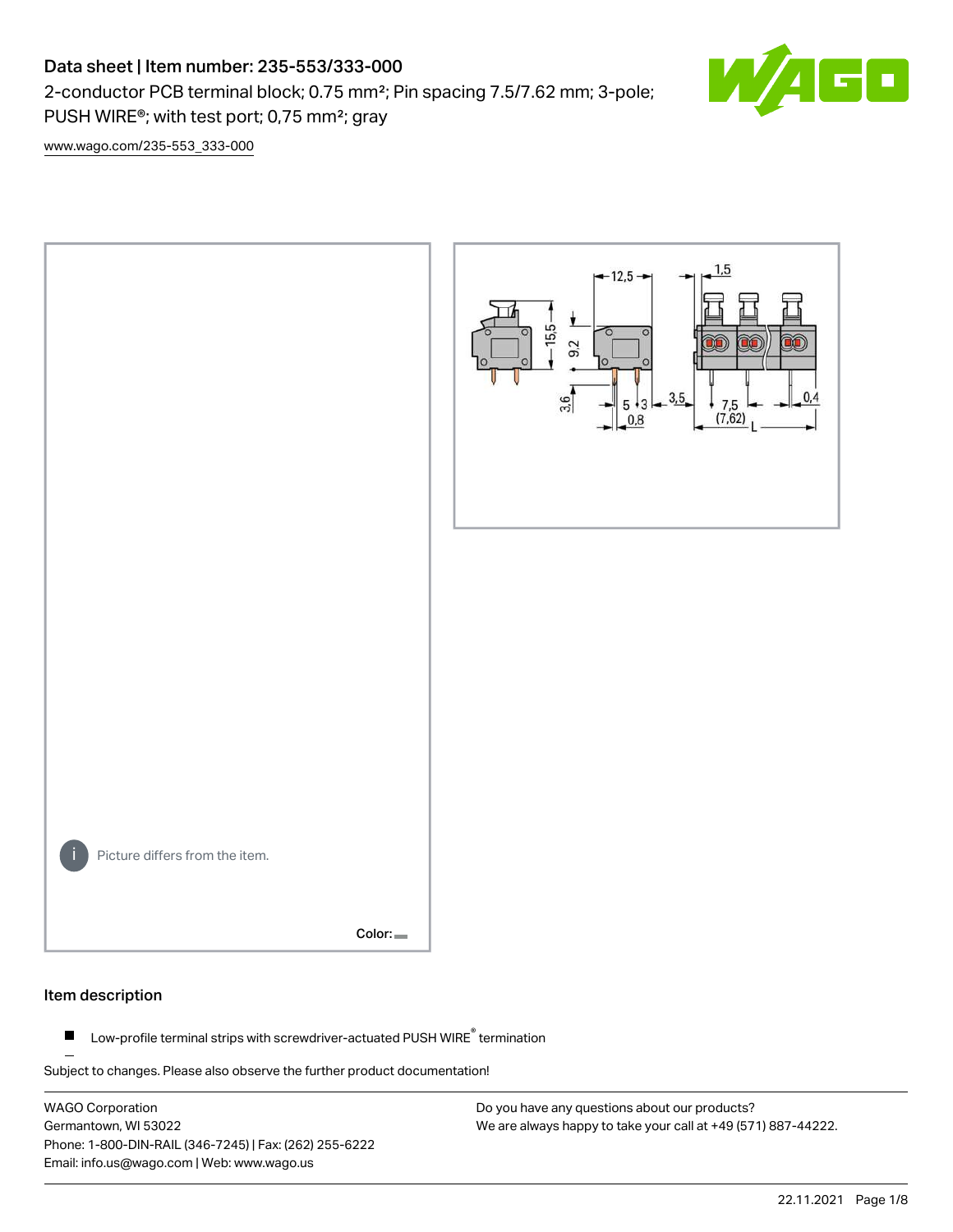

- Double-conductor connection for supply and distribution of signals ideal for standard, single-conductor signal lines suitable for push-in termination
- $\blacksquare$ Double solder pins for high mechanical stability
- $\blacksquare$ Combines with all 235 Series modular terminal blocks
- $\blacksquare$ Set to metric or inch pin spacing by compressing terminal strips together or pulling them apart
- $\blacksquare$ Conductor removal via screwdriver (2.5mm x 0.4mm)
- $\blacksquare$ Also available with test slot

#### Data Notes

| w<br>۰, | I<br>×<br>v<br>۹<br>٠ | ×<br>۰. |
|---------|-----------------------|---------|
|         |                       |         |

| Variants: | Other pole numbers                                               |
|-----------|------------------------------------------------------------------|
|           | Other colors                                                     |
|           | Mixed-color PCB connector strips                                 |
|           | Direct marking                                                   |
|           | Other versions (or variants) can be requested from WAGO Sales or |
|           | configured at https://configurator.wago.com/                     |

# Electrical data

# IEC Approvals

| Ratings per                 | IEC/EN 60664-1                                                       |
|-----------------------------|----------------------------------------------------------------------|
| Rated voltage (III / 3)     | 400 V                                                                |
| Rated surge voltage (III/3) | 6 <sub>k</sub> V                                                     |
| Rated voltage (III/2)       | 630 V                                                                |
| Rated surge voltage (III/2) | 6 <sub>kV</sub>                                                      |
| Nominal voltage (II/2)      | 1000V                                                                |
| Rated surge voltage (II/2)  | 6 <sub>k</sub> V                                                     |
| Rated current               | 10A                                                                  |
| Legend (ratings)            | (III / 2) $\triangleq$ Overvoltage category III / Pollution degree 2 |

# UL Approvals

| Approvals per                  | UL 1059 |
|--------------------------------|---------|
| Rated voltage UL (Use Group B) | 300 V   |
| Rated current UL (Use Group B) | 10 A    |
| Rated voltage UL (Use Group D) | 300 V   |
| Rated current UL (Use Group D) | 10 A    |

Subject to changes. Please also observe the further product documentation!

| <b>WAGO Corporation</b>                                | Do you have any questions about our products?                 |
|--------------------------------------------------------|---------------------------------------------------------------|
| Germantown, WI 53022                                   | We are always happy to take your call at +49 (571) 887-44222. |
| Phone: 1-800-DIN-RAIL (346-7245)   Fax: (262) 255-6222 |                                                               |
| Email: info.us@wago.com   Web: www.wago.us             |                                                               |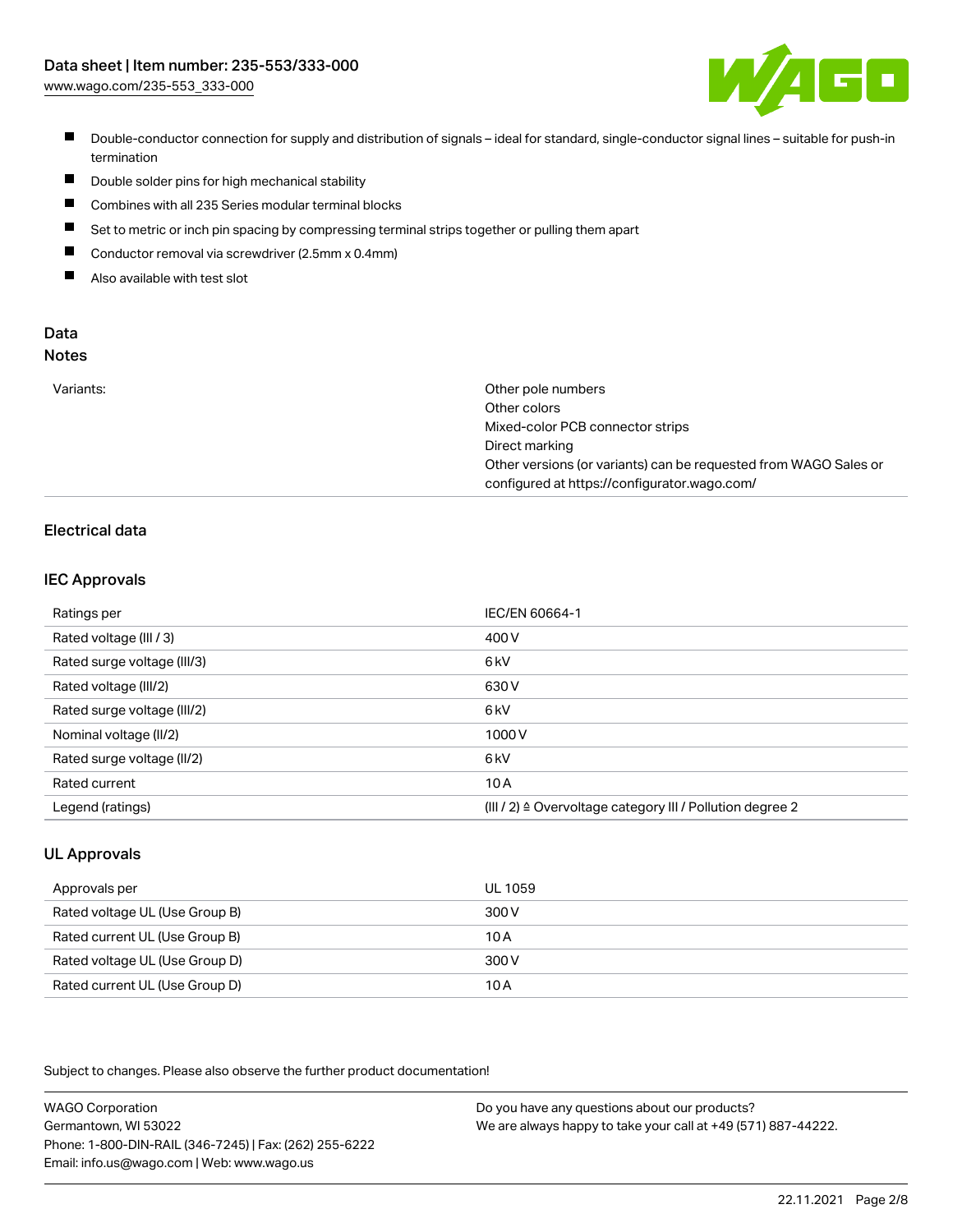

# CSA Approvals

| Approvals per                   | <b>CSA</b> |
|---------------------------------|------------|
| Rated voltage CSA (Use Group B) | 300 V      |
| Rated current CSA (Use Group B) | 10 A       |

## Connection data

| Total number of connection points |  |
|-----------------------------------|--|
| Total number of potentials        |  |
| Number of connection types        |  |
| Number of levels                  |  |

# Connection 1

| Connection technology                             | PUSH WIRE                               |
|---------------------------------------------------|-----------------------------------------|
| Actuation type                                    | Operating tool                          |
| Solid conductor                                   | $0.250.75$ mm <sup>2</sup> / 24  18 AWG |
| Fine-stranded conductor; with uninsulated ferrule | $0.250.34$ mm <sup>2</sup>              |
| Strip length                                      | $910$ mm / 0.35  0.39 inch              |
| Conductor connection direction to PCB             | 0°                                      |
| Number of poles                                   | 3                                       |

# Physical data

| Pin spacing                          | 7.5/7.62 mm / 0.295/0.3 inch |
|--------------------------------------|------------------------------|
| Width                                | 24 mm / 0.945 inch           |
| Height                               | 12.8 mm / 0.504 inch         |
| Height from the surface              | 9.2 mm / 0.362 inch          |
| Depth                                | 12.5 mm / 0.492 inch         |
| Solder pin length                    | 3.6 <sub>mm</sub>            |
| Solder pin dimensions                | $0.8 \times 0.4$ mm          |
| Drilled hole diameter with tolerance | 1 <sup>(+0.1)</sup> mm       |

# PCB contact

| PCB Contact                         | TH1.                                     |
|-------------------------------------|------------------------------------------|
| Solder pin arrangement              | over the entire terminal strip (in-line) |
| Number of solder pins per potential |                                          |

Subject to changes. Please also observe the further product documentation!

| <b>WAGO Corporation</b>                                | Do you have any questions about our products?                 |
|--------------------------------------------------------|---------------------------------------------------------------|
| Germantown, WI 53022                                   | We are always happy to take your call at +49 (571) 887-44222. |
| Phone: 1-800-DIN-RAIL (346-7245)   Fax: (262) 255-6222 |                                                               |
| Email: info.us@wago.com   Web: www.wago.us             |                                                               |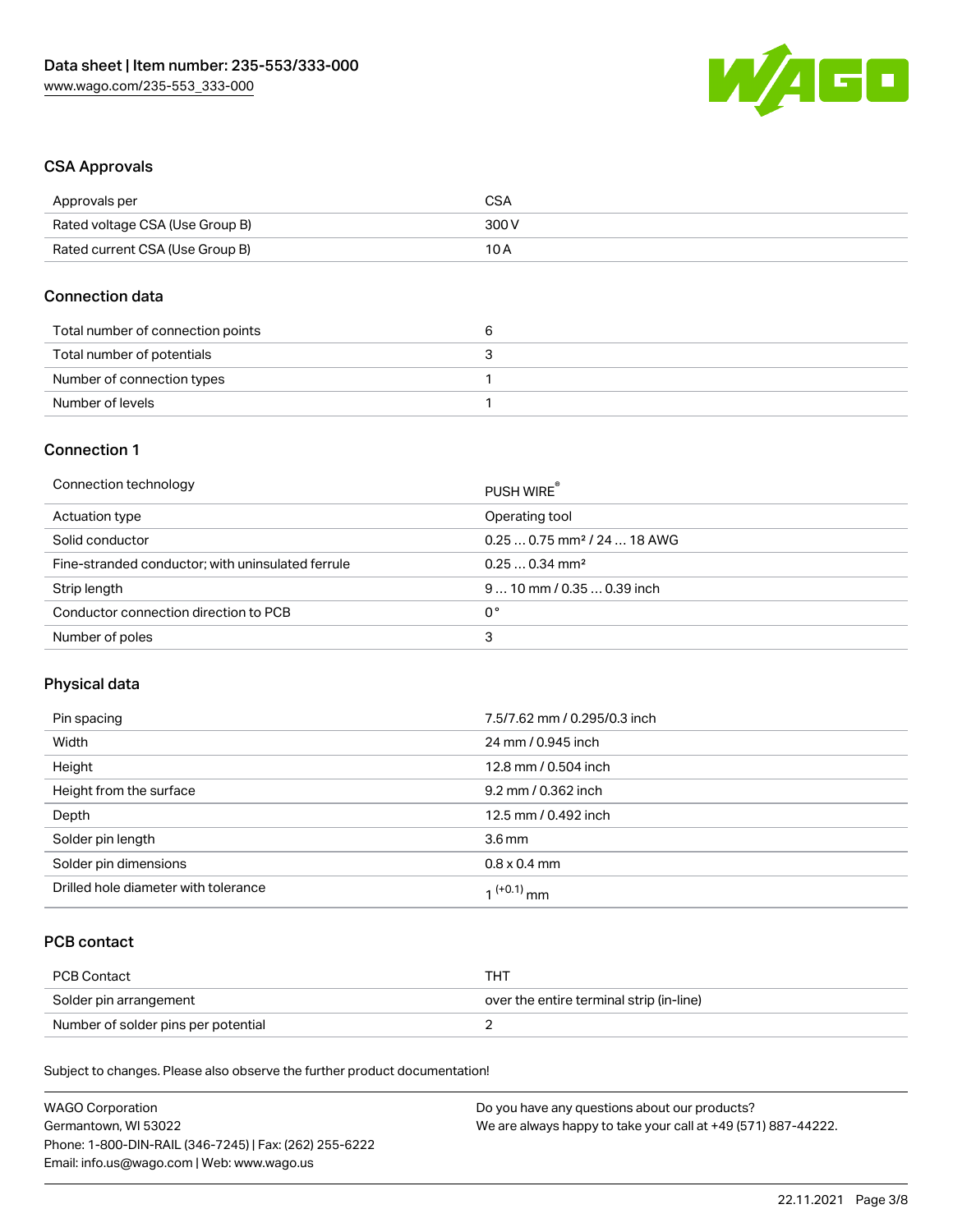

# Material data

| Color                       | gray                                    |
|-----------------------------|-----------------------------------------|
| Material group              |                                         |
| Insulation material         | Polyamide (PA66)                        |
| Flammability class per UL94 | V <sub>0</sub>                          |
| Clamping spring material    | Chrome nickel spring steel (CrNi)       |
| Contact material            | Electrolytic copper ( $E_{\text{Cu}}$ ) |
| Contact plating             | tin-plated                              |
| Weight                      | 1.1 <sub>g</sub>                        |

#### Environmental requirements

| Limit temperature range | $-60+105 °C$ |
|-------------------------|--------------|

# Commercial data

| Product Group         | 4 (Printed Circuit) |
|-----------------------|---------------------|
| PU (SPU)              | 1 Stück             |
| Packaging type        | box                 |
| Country of origin     | DE                  |
| <b>GTIN</b>           | 4017332260213       |
| Customs tariff number | 85369010000         |

# Approvals / Certificates

#### UL-Approvals

| Logo                   | Approval                            | Additional Approval Text | Certificate<br>name |
|------------------------|-------------------------------------|--------------------------|---------------------|
| s<br>◡<br>$\mathbf{r}$ | UL<br>UL International Germany GmbH | $\overline{\phantom{0}}$ | E45172              |

#### Optional accessories

Phone: 1-800-DIN-RAIL (346-7245) | Fax: (262) 255-6222

Email: info.us@wago.com | Web: www.wago.us

| <b>Ferrules</b>         |                                                                                                   |                                               |                                                               |  |
|-------------------------|---------------------------------------------------------------------------------------------------|-----------------------------------------------|---------------------------------------------------------------|--|
| Ferrule                 |                                                                                                   |                                               |                                                               |  |
|                         | Item no.: 216-101                                                                                 |                                               |                                                               |  |
|                         | Ferrule; Sleeve for 0.5 mm <sup>2</sup> / AWG 22; uninsulated; electro-tin plated; silver-colored |                                               | www.wago.com/216-101                                          |  |
|                         | Item no.: 216-104                                                                                 |                                               |                                                               |  |
|                         | Subject to changes. Please also observe the further product documentation!                        |                                               |                                                               |  |
| <b>WAGO Corporation</b> |                                                                                                   | Do you have any questions about our products? |                                                               |  |
| Germantown, WI 53022    |                                                                                                   |                                               | We are always happy to take your call at +49 (571) 887-44222. |  |

22.11.2021 Page 4/8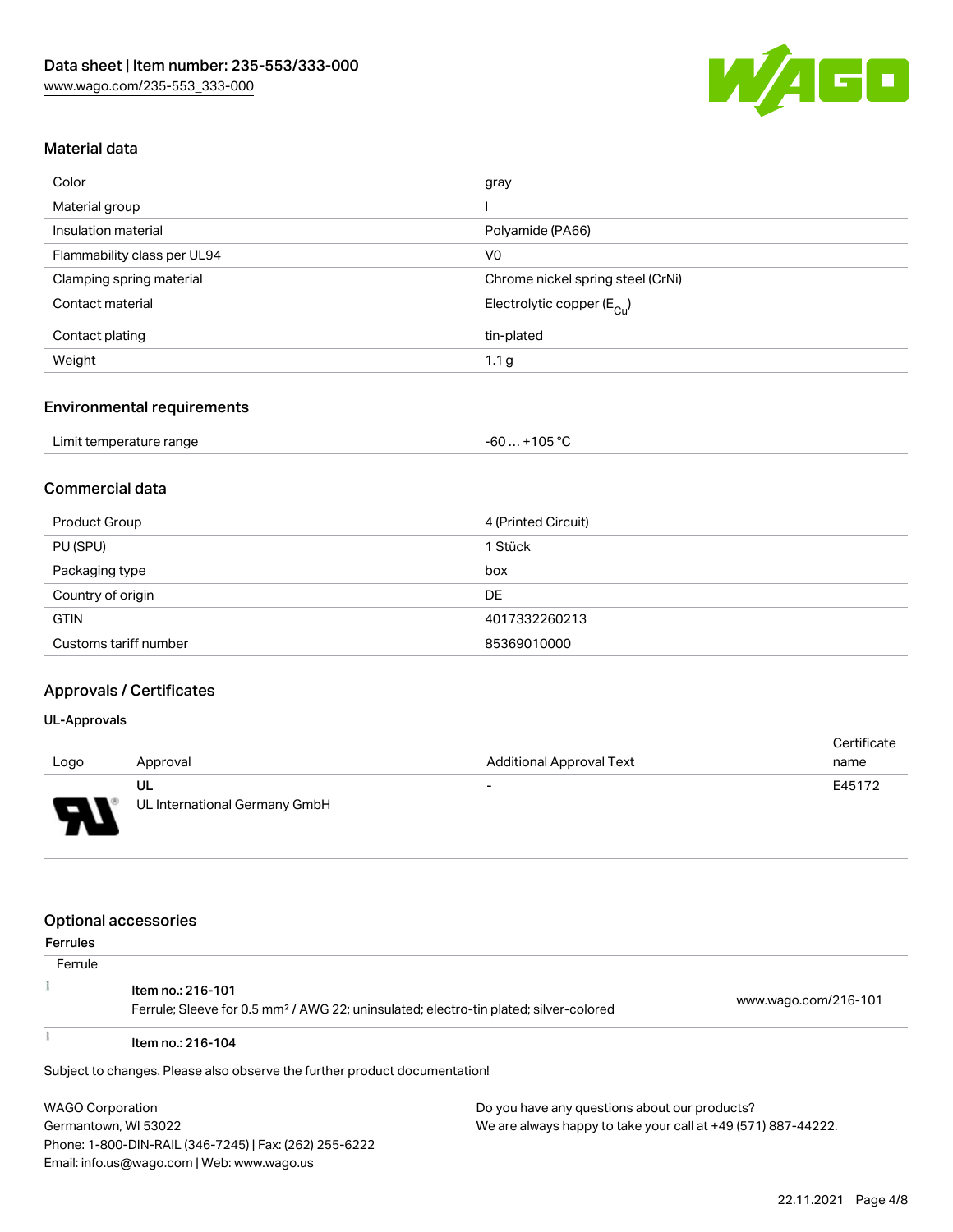

| Item no.: 216-106                                                                                                                                                                  |                      |
|------------------------------------------------------------------------------------------------------------------------------------------------------------------------------------|----------------------|
| Ferrule; Sleeve for 2.5 mm <sup>2</sup> / AWG 14; uninsulated; electro-tin plated; silver-colored                                                                                  | www.wago.com/216-106 |
| Item no.: 216-107<br>Ferrule; Sleeve for 4 mm <sup>2</sup> / AWG 12; uninsulated; electro-tin plated                                                                               | www.wago.com/216-107 |
| Item no.: 216-108<br>Ferrule; Sleeve for 6 mm <sup>2</sup> / AWG 10; uninsulated; electro-tin plated; silver-colored                                                               | www.wago.com/216-108 |
| Item no.: 216-109<br>Ferrule; Sleeve for 10 mm <sup>2</sup> / AWG 8; uninsulated; electro-tin plated                                                                               | www.wago.com/216-109 |
| Item no.: 216-102<br>Ferrule; Sleeve for 0.75 mm <sup>2</sup> / AWG 20; uninsulated; electro-tin plated; silver-colored                                                            | www.wago.com/216-102 |
| Item no.: 216-103<br>Ferrule; Sleeve for 1 mm <sup>2</sup> / AWG 18; uninsulated; electro-tin plated                                                                               | www.wago.com/216-103 |
| Item no.: 216-110<br>Ferrule; Sleeve for 16 mm <sup>2</sup> / AWG 6; uninsulated; electro-tin plated; metallic brown                                                               | www.wago.com/216-110 |
| Item no.: 216-123<br>Ferrule; Sleeve for 1 mm <sup>2</sup> / AWG 18; uninsulated; electro-tin plated; silver-colored                                                               | www.wago.com/216-123 |
| Item no.: 216-122<br>Ferrule; Sleeve for 0.75 mm <sup>2</sup> / AWG 20; uninsulated; electro-tin plated; silver-colored                                                            | www.wago.com/216-122 |
| Item no.: 216-124<br>Ferrule; Sleeve for 1.5 mm <sup>2</sup> / AWG 16; uninsulated; electro-tin plated                                                                             | www.wago.com/216-124 |
| Item no.: 216-142<br>Ferrule; Sleeve for 0.75 mm <sup>2</sup> / 18 AWG; uninsulated; electro-tin plated; electrolytic copper; gastight<br>crimped; acc. to DIN 46228, Part 1/08.92 | www.wago.com/216-142 |
| Item no.: 216-132<br>Ferrule; Sleeve for 0.34 mm <sup>2</sup> / AWG 24; uninsulated; electro-tin plated                                                                            | www.wago.com/216-132 |
| Item no.: 216-121<br>Ferrule; Sleeve for 0.5 mm <sup>2</sup> / AWG 22; uninsulated; electro-tin plated; silver-colored                                                             | www.wago.com/216-121 |
| Item no.: 216-143<br>Ferrule; Sleeve for 1 mm <sup>2</sup> / AWG 18; uninsulated; electro-tin plated; electrolytic copper; gastight<br>crimped; acc. to DIN 46228, Part 1/08.92    | www.wago.com/216-143 |
| Item no.: 216-131<br>Ferrule; Sleeve for 0.25 mm <sup>2</sup> / AWG 24; uninsulated; electro-tin plated; silver-colored                                                            | www.wago.com/216-131 |
| Item no.: 216-141<br>Ferrule; Sleeve for 0.5 mm <sup>2</sup> / 20 AWG; uninsulated; electro-tin plated; electrolytic copper; gastight<br>crimped; acc. to DIN 46228, Part 1/08.92  | www.wago.com/216-141 |
| Item no.: 216-152<br>Ferrule; Sleeve for 0.34 mm <sup>2</sup> / AWG 24; uninsulated; electro-tin plated                                                                            | www.wago.com/216-152 |
|                                                                                                                                                                                    |                      |

Subject to changes. Please also observe the further product documentation!

WAGO Corporation Germantown, WI 53022 Phone: 1-800-DIN-RAIL (346-7245) | Fax: (262) 255-6222 Email: info.us@wago.com | Web: www.wago.us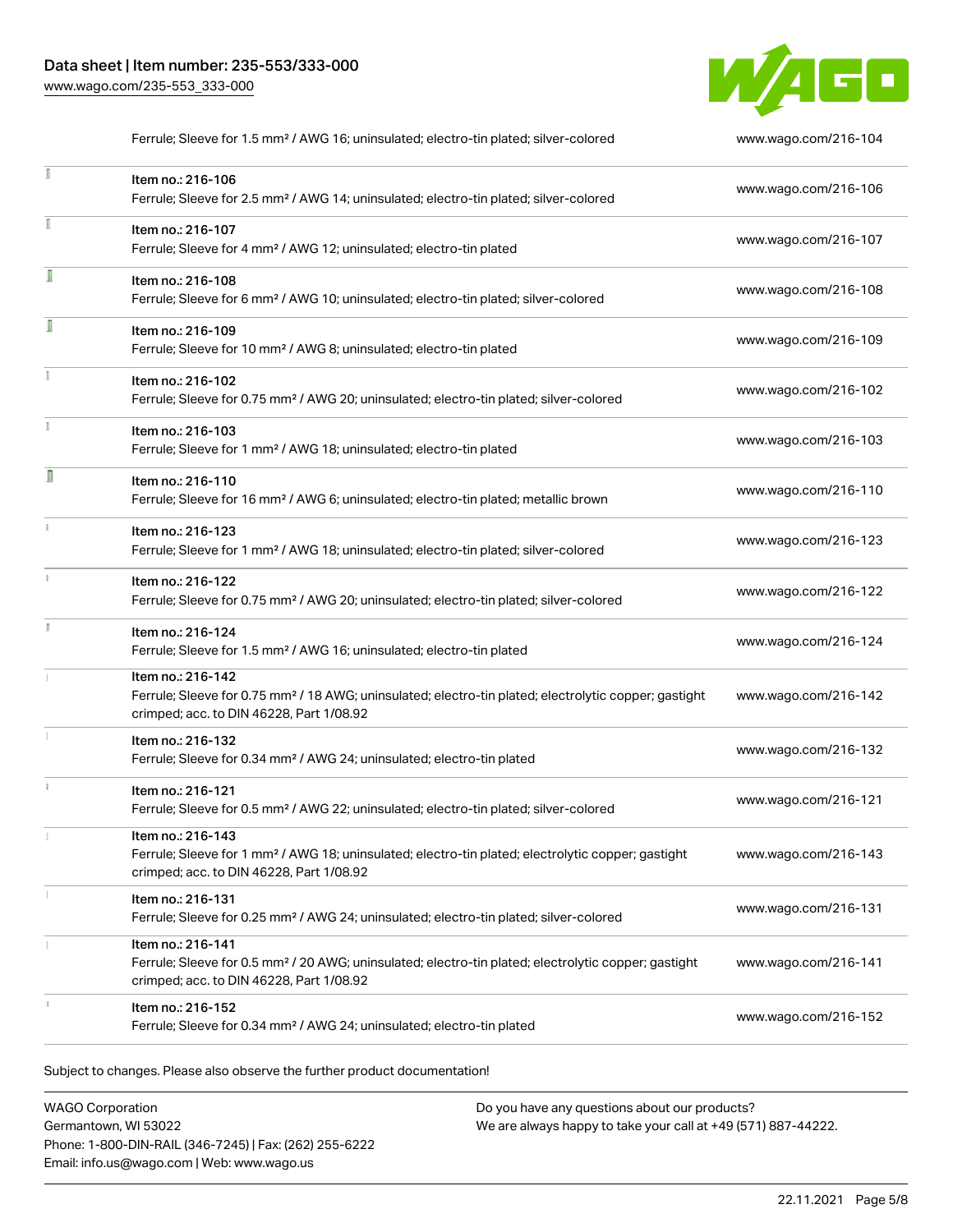# Data sheet | Item number: 235-553/333-000

[www.wago.com/235-553\\_333-000](http://www.wago.com/235-553_333-000)



| 1 | Item no.: 216-224                                                                                                                                                                                          | www.wago.com/216-224 |
|---|------------------------------------------------------------------------------------------------------------------------------------------------------------------------------------------------------------|----------------------|
|   | Item no.: 216-221<br>Ferrule; Sleeve for 0.5 mm <sup>2</sup> / 20 AWG; insulated; electro-tin plated; white                                                                                                | www.wago.com/216-221 |
|   | Item no.: 216-222<br>Ferrule; Sleeve for 0.75 mm <sup>2</sup> / 18 AWG; insulated; electro-tin plated; gray                                                                                                | www.wago.com/216-222 |
|   | Item no.: 216-242<br>Ferrule; Sleeve for 0.75 mm <sup>2</sup> / 18 AWG; insulated; electro-tin plated; electrolytic copper; gastight<br>crimped; acc. to DIN 46228, Part 4/09.90; gray                     | www.wago.com/216-242 |
|   | Item no.: 216-241<br>Ferrule; Sleeve for 0.5 mm <sup>2</sup> / 20 AWG; insulated; electro-tin plated; electrolytic copper; gastight<br>crimped; acc. to DIN 46228, Part 4/09.90; white                     | www.wago.com/216-241 |
|   | Item no.: 216-210<br>Ferrule; Sleeve for 16 mm <sup>2</sup> / AWG 6; insulated; electro-tin plated; electrolytic copper; gastight crimped; www.wago.com/216-210<br>acc. to DIN 46228, Part 4/09.90; blue   |                      |
|   | Item no.: 216-223<br>Ferrule; Sleeve for 1 mm <sup>2</sup> / AWG 18; insulated; electro-tin plated; red                                                                                                    | www.wago.com/216-223 |
|   | Item no.: 216-201<br>Ferrule; Sleeve for 0.5 mm <sup>2</sup> / 20 AWG; insulated; electro-tin plated; white                                                                                                | www.wago.com/216-201 |
|   | Item no.: 216-208<br>Ferrule; Sleeve for 6 mm <sup>2</sup> / AWG 10; insulated; electro-tin plated; electrolytic copper; gastight crimped; www.wago.com/216-208<br>acc. to DIN 46228, Part 4/09.90; yellow |                      |
|   | Item no.: 216-144<br>Ferrule; Sleeve for 1.5 mm <sup>2</sup> / AWG 16; uninsulated; electro-tin plated; electrolytic copper; gastight<br>crimped; acc. to DIN 46228, Part 1/08.92; silver-colored          | www.wago.com/216-144 |
|   | Item no.: 216-205<br>Ferrule; Sleeve for 2.08 mm <sup>2</sup> / AWG 14; insulated; electro-tin plated; yellow                                                                                              | www.wago.com/216-205 |
|   | Item no.: 216-209<br>Ferrule; Sleeve for 10 mm <sup>2</sup> / AWG 8; insulated; electro-tin plated; red                                                                                                    | www.wago.com/216-209 |
| 1 | Item no.: 216-204<br>Ferrule; Sleeve for 1.5 mm <sup>2</sup> / AWG 16; insulated; electro-tin plated; black                                                                                                | www.wago.com/216-204 |
|   | Item no.: 216-151<br>Ferrule; Sleeve for 0.25 mm <sup>2</sup> / AWG 24; uninsulated; electro-tin plated                                                                                                    | www.wago.com/216-151 |
|   | Item no.: 216-202<br>Ferrule; Sleeve for 0.75 mm <sup>2</sup> / 18 AWG; insulated; electro-tin plated; gray                                                                                                | www.wago.com/216-202 |
|   | Item no.: 216-207<br>Ferrule; Sleeve for 4 mm <sup>2</sup> / AWG 12; insulated; electro-tin plated; gray                                                                                                   | www.wago.com/216-207 |
|   | Item no.: 216-206<br>Ferrule; Sleeve for 2.5 mm <sup>2</sup> / AWG 14; insulated; electro-tin plated; blue                                                                                                 | www.wago.com/216-206 |
|   | Item no.: 216-203<br>Ferrule; Sleeve for 1 mm <sup>2</sup> / AWG 18; insulated; electro-tin plated; red                                                                                                    | www.wago.com/216-203 |

WAGO Corporation Germantown, WI 53022 Phone: 1-800-DIN-RAIL (346-7245) | Fax: (262) 255-6222 Email: info.us@wago.com | Web: www.wago.us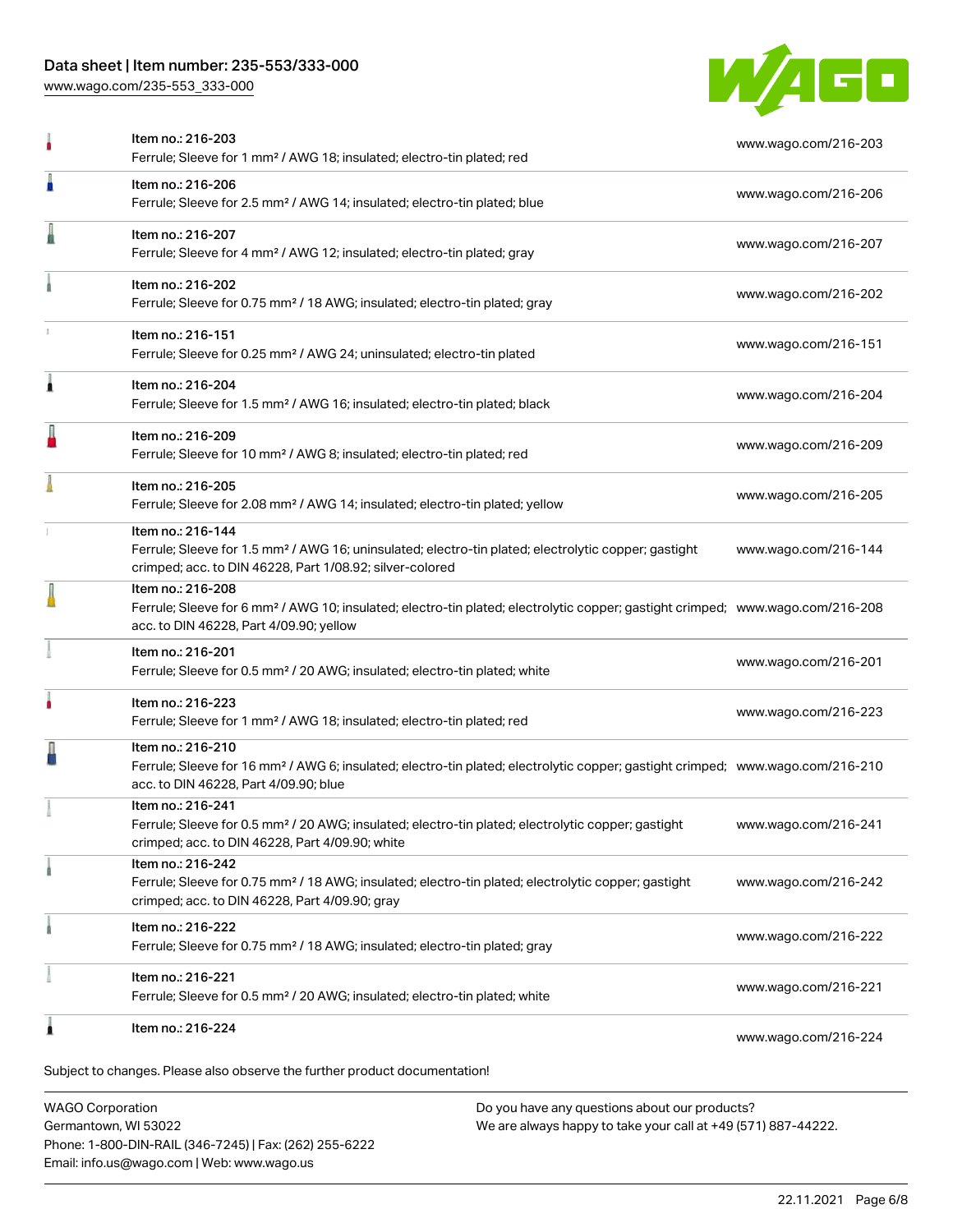[www.wago.com/235-553\\_333-000](http://www.wago.com/235-553_333-000)



Ferrule; Sleeve for 1.5 mm² / AWG 16; insulated; electro-tin plated; black

|   | Item no.: 216-243<br>Ferrule; Sleeve for 1 mm <sup>2</sup> / AWG 18; insulated; electro-tin plated; electrolytic copper; gastight crimped; www.wago.com/216-243<br>acc. to DIN 46228, Part 4/09.90; red    |                      |
|---|------------------------------------------------------------------------------------------------------------------------------------------------------------------------------------------------------------|----------------------|
| Â | Item no.: 216-244<br>Ferrule; Sleeve for 1.5 mm <sup>2</sup> / AWG 16; insulated; electro-tin plated; electrolytic copper; gastight<br>crimped; acc. to DIN 46228, Part 4/09.90; black                     | www.wago.com/216-244 |
|   | Item no.: 216-263<br>Ferrule; Sleeve for 1 mm <sup>2</sup> / AWG 18; insulated; electro-tin plated; electrolytic copper; gastight crimped; www.wago.com/216-263<br>acc. to DIN 46228, Part 4/09.90; red    |                      |
|   | Item no.: 216-246<br>Ferrule; Sleeve for 2.5 mm <sup>2</sup> / AWG 14; insulated; electro-tin plated; electrolytic copper; gastight<br>crimped; acc. to DIN 46228, Part 4/09.90; blue                      | www.wago.com/216-246 |
|   | Item no.: 216-266<br>Ferrule; Sleeve for 2.5 mm <sup>2</sup> / AWG 14; insulated; electro-tin plated; electrolytic copper; gastight<br>crimped; acc. to DIN 46228, Part 4/09.90; blue                      | www.wago.com/216-266 |
| 1 | Item no.: 216-264<br>Ferrule; Sleeve for 1.5 mm <sup>2</sup> / AWG 16; insulated; electro-tin plated; electrolytic copper; gastight<br>crimped; acc. to DIN 46228, Part 4/09.90; black                     | www.wago.com/216-264 |
| ۸ | Item no.: 216-284<br>Ferrule; Sleeve for 1.5 mm <sup>2</sup> / AWG 16; insulated; electro-tin plated; electrolytic copper; gastight<br>crimped; acc. to DIN 46228, Part 4/09.90; black                     | www.wago.com/216-284 |
| A | Item no.: 216-286<br>Ferrule; Sleeve for 2.5 mm <sup>2</sup> / AWG 14; insulated; electro-tin plated; electrolytic copper; gastight<br>crimped; acc. to DIN 46228, Part 4/09.90; blue                      | www.wago.com/216-286 |
|   | Item no.: 216-287<br>Ferrule; Sleeve for 4 mm <sup>2</sup> / AWG 12; insulated; electro-tin plated; electrolytic copper; gastight crimped; www.wago.com/216-287<br>acc. to DIN 46228, Part 4/09.90; gray   |                      |
|   | Item no.: 216-262<br>Ferrule; Sleeve for 0.75 mm <sup>2</sup> / 18 AWG; insulated; electro-tin plated; electrolytic copper; gastight<br>crimped; acc. to DIN 46228, Part 4/09.90; gray                     | www.wago.com/216-262 |
|   | Item no.: 216-288<br>Ferrule; Sleeve for 6 mm <sup>2</sup> / AWG 10; insulated; electro-tin plated; electrolytic copper; gastight crimped; www.wago.com/216-288<br>acc. to DIN 46228, Part 4/09.90; yellow |                      |
|   | Item no.: 216-289<br>Ferrule; Sleeve for 10 mm <sup>2</sup> / AWG 8; insulated; electro-tin plated; electrolytic copper; gastight crimped; www.wago.com/216-289<br>acc. to DIN 46228, Part 4/09.90; red    |                      |
|   | Item no.: 216-301<br>Ferrule; Sleeve for 0.25 mm <sup>2</sup> / AWG 24; insulated; electro-tin plated; yellow                                                                                              | www.wago.com/216-301 |
|   | Item no.: 216-321<br>Ferrule; Sleeve for 0.25 mm <sup>2</sup> / AWG 24; insulated; electro-tin plated; yellow                                                                                              | www.wago.com/216-321 |
| ì | Item no.: 216-322<br>Ferrule; Sleeve for 0.34 mm <sup>2</sup> / 22 AWG; insulated; electro-tin plated; green                                                                                               | www.wago.com/216-322 |
|   | Item no.: 216-267<br>Ferrule; Sleeve for 4 mm <sup>2</sup> / AWG 12; insulated; electro-tin plated; electrolytic copper; gastight crimped;                                                                 | www.wago.com/216-267 |
|   | Subject to changes. Please also observe the further product documentation!                                                                                                                                 |                      |

WAGO Corporation Germantown, WI 53022 Phone: 1-800-DIN-RAIL (346-7245) | Fax: (262) 255-6222 Email: info.us@wago.com | Web: www.wago.us